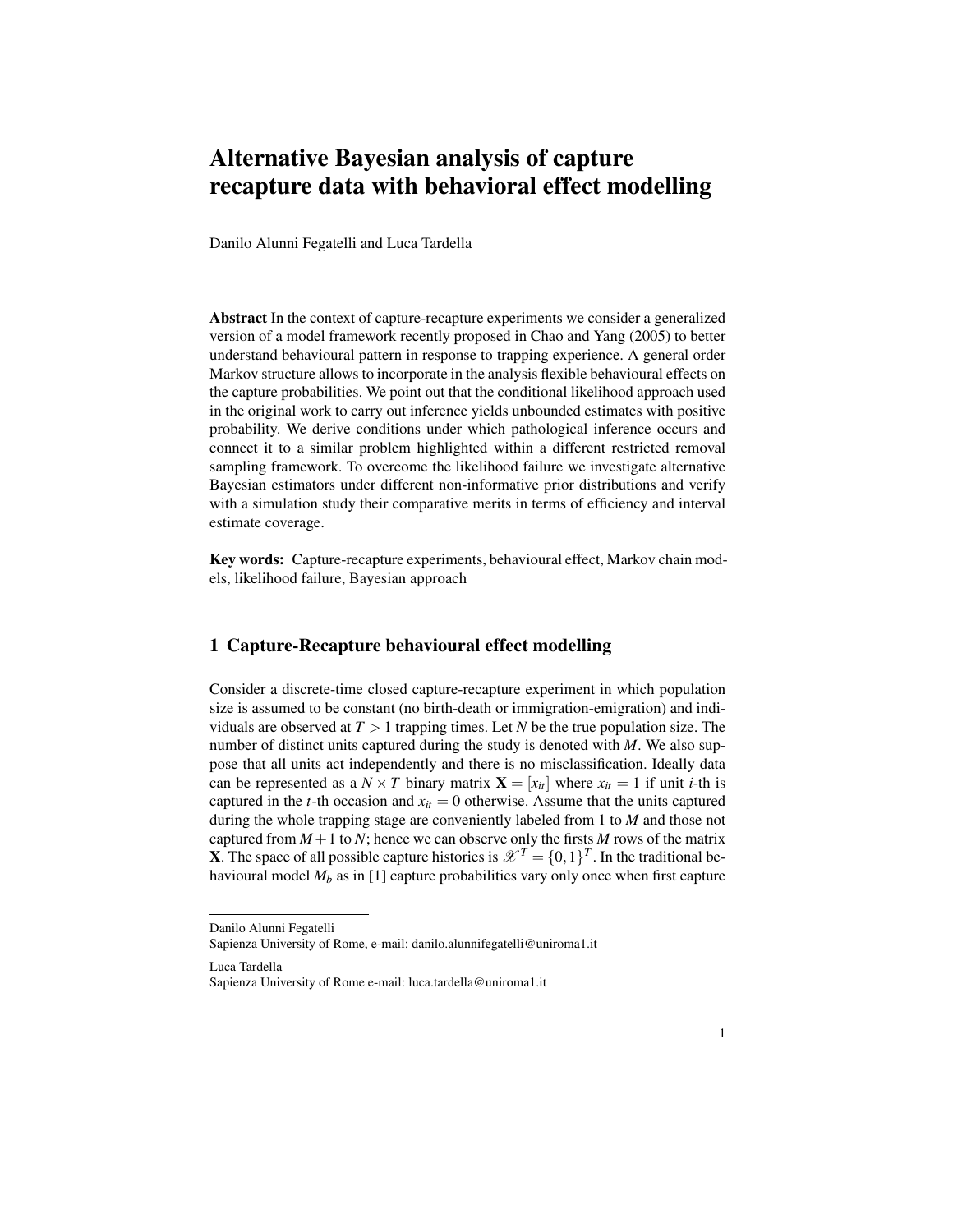occurs. Model  $M_h$  is the simplest way to consider a permanent change in behaviour which has been termed in [5] "enduring effect to capture"; formally

$$
M_b: \begin{cases} Pr(x_{i1} = 1) = Pr(x_{ij} = 1 | \sum_{l=1}^{j-1} x_{il} = 0) = p & j \ge 2 \quad \forall i \\ Pr(x_{ij} = 1 | \sum_{l=1}^{j-1} x_{il} > 0) = r & j \ge 2 \end{cases}
$$

Alternative model framework have been recently proposed to consider different aspects of the behaviour. First order Markov chain models have been introduced by [5] to consider "ephemeral effect to capture". Other ways to account behavioral effect can be found in [8] and in [2] where other sources of heterogeneity are allowed. In the generic Markov chain model of order *k* capture probabilities depends only on the capture status in the previous *k* occasions. For  $k = 1, 2$  we have

$$
M_{c_1}: \begin{cases} p(x_{i1} = 1) = p(x_{ij} = 1 | x_{ij-1} = 0) = p_0, & \forall j > 1 \quad \forall i \\ p(x_{ij} = 1 | x_{ij-1} = 1) = p_1 \end{cases}
$$
  

$$
M_{c_2}: \begin{cases} Pr(x_{i1} = 1) = Pr(x_{ij} = 1 | x_{i1} = 0) = Pr(x_{ij} = 1 | x_{i j-2} = 0, x_{i j-1} = 0) = p_{00}, & \forall j > 2 \quad \forall i \\ Pr(x_{ij} = 1 | x_{i1} = 1) = Pr(x_{ij} = 1 | x_{i j-2} = 0, x_{i j-1} = 1) = p_{01} \end{cases}
$$
  

$$
P_{c_2}: \begin{cases} Pr(x_{i1} = 1 | x_{i1-2} = 1, x_{i j-1} = 0) = p_{10} \\ Pr(x_{i1} = 1 | x_{i j-2} = 1, x_{i j-1} = 1) = p_{11} \end{cases}
$$

It is also possible to consider both ephemeral and enduring effects together considering the marked status (marked-no marked) in the previous occasions; obviously if a unit is captured in the previous occasions it is also marked. In [5] a conditional likelihood approach is used to estimate the parameters involved in the model. The procedure is based on the factorization of the likelihood function as in [10]; denote with **p** the vector of transition probabilities involved in the model, the likelihood can be factorized

$$
L(N, \mathbf{p}) \propto L_r(N, \mathbf{p}) \times L_c(\mathbf{p})
$$

where  $L_c(\mathbf{p})$  is the conditional likelihood and it represents the conditional distribution of the *M* capture histories conditionally on the fact that each unit is observed and  $L_r(N, \mathbf{p})$  is the residual likelihood. The procedure consists of 2 steps: first compute  $\hat{\mathbf{p}}$  maximizing  $L_c(\mathbf{p})$  and then maximize  $L_r(N, \hat{\mathbf{p}})$  with respect to N. In [6] it is pointed out for the first time the conditional likelihood failure for a removal model. One can easily show that the likelihood structure of the removal model is indeed equivalent to the likelihood structure of model  $M_b$  which is relevant for the estimation of *N*; in the same article the authors characterized the condition under which the estimate of *N* is unbounded. Indeed we draw the attention on the fact that the same problem occurs for Markovian models and similar conditions can be obtained (see [3]). The likelihood failure problem is often neglected in the literature, although it is not infrequent especially when the population size *N* is not big and the capture probability is small. In [7] it is shown that the failure problem affect also UMLE and the condition for occurrence is derived. To overcome the likeli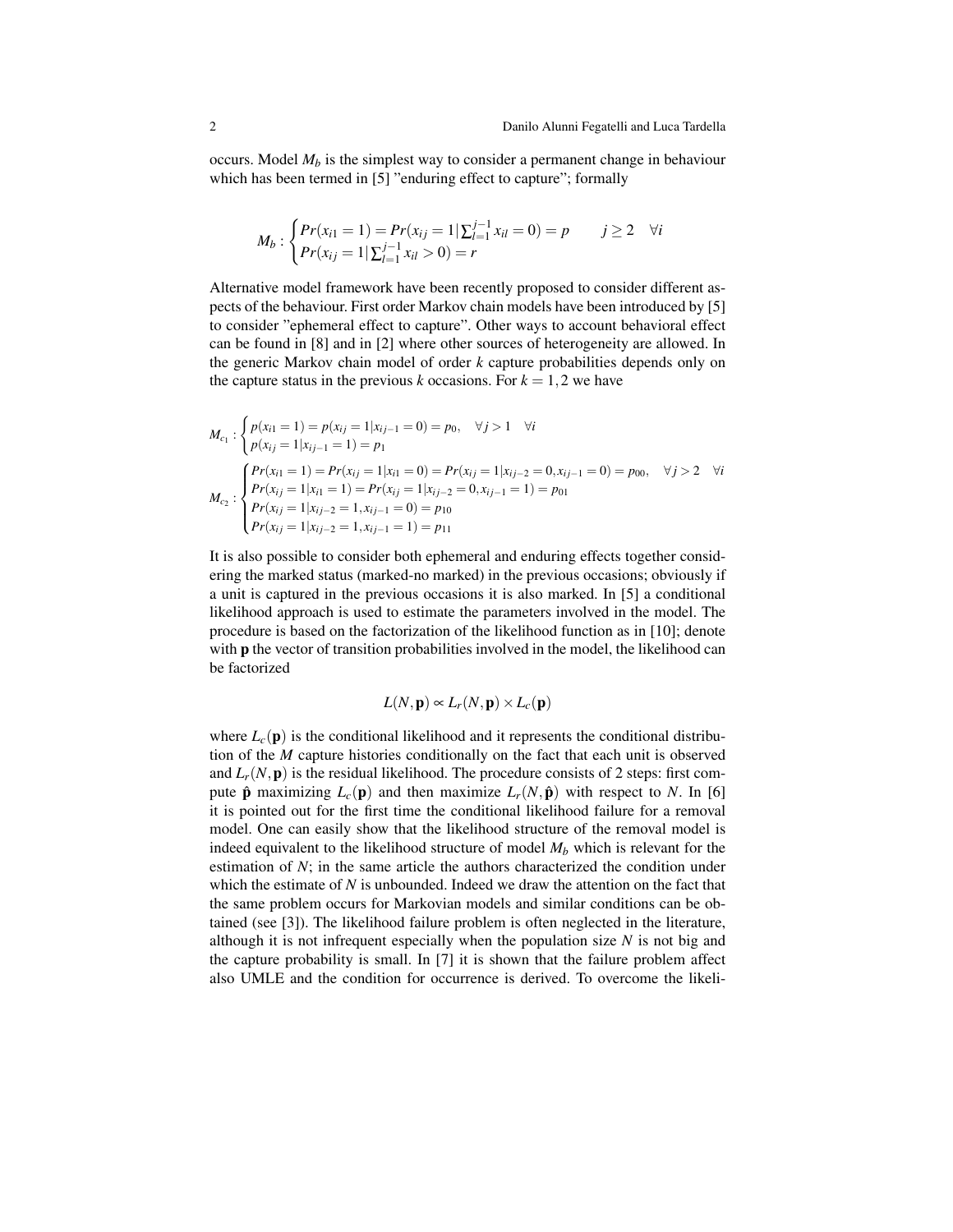hood failure problem the authors proposed a method based on weighted (integrated) likelihood. It is natural to regard more generally the weighted likelihood approach within the Bayesian approach where the weight function acts as a prior distribution on the capture probability. A theoretical justification is given in [4] where the advantages of using the integrated likelihood are illustrated. In this short paper we discuss alternative implementations of a fully Bayesian approach where one has to specify prior distributions on all unknown parameters. In particular we will consider 4 different non-informative prior distributions on *N*: Uniform, one over *N*, one over  $N<sup>2</sup>$  and the Rissanen's prior; when conjugate distributions are used for the capture probabilities the marginal posterior for *N* can be obtained in closed form integrating the joint distribution over the parameters p as follow

$$
\pi(N|\mathbf{X}) \propto \int L(N, \mathbf{p}) \pi(N) d\mathbf{p}
$$

## 2 Simulation study

In order to evaluate the performance of our Bayesian analysis and compare it with the classical CMLE we set up a small simulation study where the true population size *N* is fixed to be 100 and the number of trapping occasions is  $T = 5$ . Alternative capture probability configurations are considered corresponding to moderately high and low expected sample coverage as in the following Table 1.

| <b>Trial</b> | Model     | Capture probabilities                                             |       |  |
|--------------|-----------|-------------------------------------------------------------------|-------|--|
|              | $M_h$     | $p = 0.2; r = 0.4$                                                | 67.49 |  |
|              | $M_h$     | $p = 0.1; r = 0.3$                                                | 41.06 |  |
| $\mathbf{a}$ | $M_{c}$   | $p_0 = 0.2; p_1 = 0.4$                                            | 67.49 |  |
| 4            | $M_{c_1}$ | $p_0 = 0.1$ ; $p_1 = 0.3$                                         | 41.06 |  |
|              | $M_c$     | $p_{00} = 0.2; p_{10} = 0.3; p_{01} = 0.35; p_{11} = 0.4$         | 67.49 |  |
| 6            | $M_c$     | $p_{00} = 0.1$ ; $p_{10} = 0.2$ ; $p_{01} = 0.3$ ; $p_{11} = 0.4$ | 41.06 |  |

Table 1 Description of simulation experiments.

 $a \bar{X}$  is the empirical mean of the number of sampled distinct individuals which approximates the underlying expected sample coverage.

To summarize the posterior distribution and provide a point estimate we consider 4 different statistics: posterior mean, posterior median, posterior mode and a minimizer, denoted as  $mR$ , of the posterior expected loss corresponding to the quadratic relative error as in [9]. We display in Table 2 the root relative mean square error estimated with a Monte Carlo estimate using 1000 replicated data for each parameter configuration. Not only do we experience the advantages of the Bayesian approach over more traditional conditional likelihood in the more general Markov model framework but we also verify the substantial dependence of the Bayesian performance on the specific choice of prior input and posterior summary and suggest that a more formal investigation on the possibility of defining a robust efficient